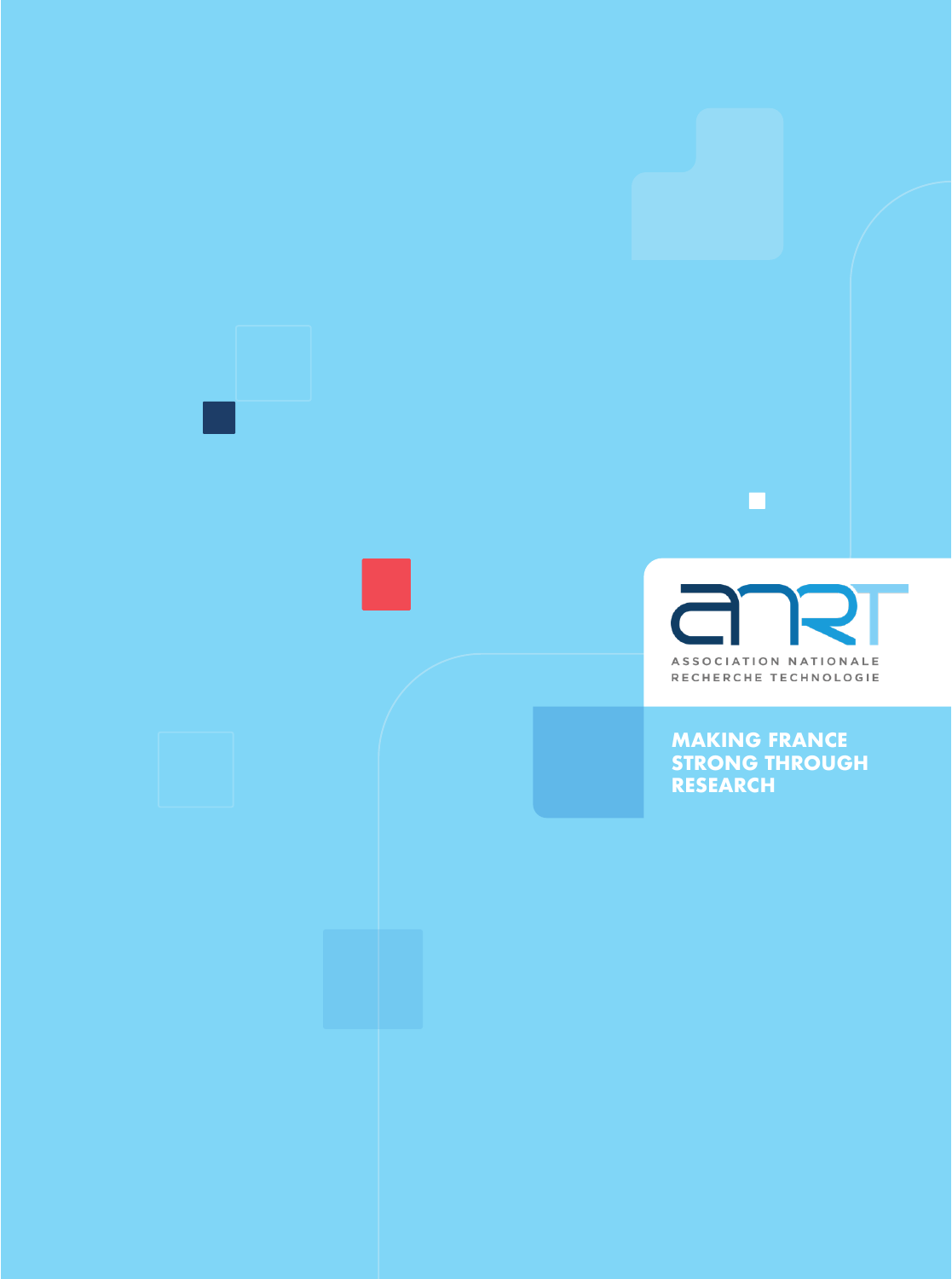# INFORM **BENCHMARK**

# **EVERY DAY**

ANRT answers your questions on the rules for participating in the **Horizon Europe R&I framework programme**

# **EVERY WEEK**

ANRT sends you a **documented press review** covering all subjects related to research & innovation in France, Europe, and worldwide.

# **ANY TIME**

ANRT gives you access to its **information space** featuring over 4,000 items on higher education, research & innovation.

# **EVERY OTHER MONTH**

ANRT gives the floor to:

- leaders from business and research institutions
- representatives of research & innovation policies in other countries.

# **EVERY OTHER MONTH**

ANRT's Europe & Prospective Newsletter brings you analysis from our experts, a view of how the French R&I system is organized, and first-hand accounts.

# **THREE TIMES A YEAR**

ANRT organizes national symposiums:

#### **MARCH: Constructing & organizing research partnership relations**

Strategies of public and private players, skills and resourcing, applying diversity in teams and approaches, intellectual property, etc.

# **JUNE: Annual review of new practices**

Taking an original theme-based approach, members look at how new technologies impact evolving processes, R&D, goods and services.

#### **DECEMBER: Science, Innovation & Society**

How research & innovation can help tackle the major challenges of today and tomorrow.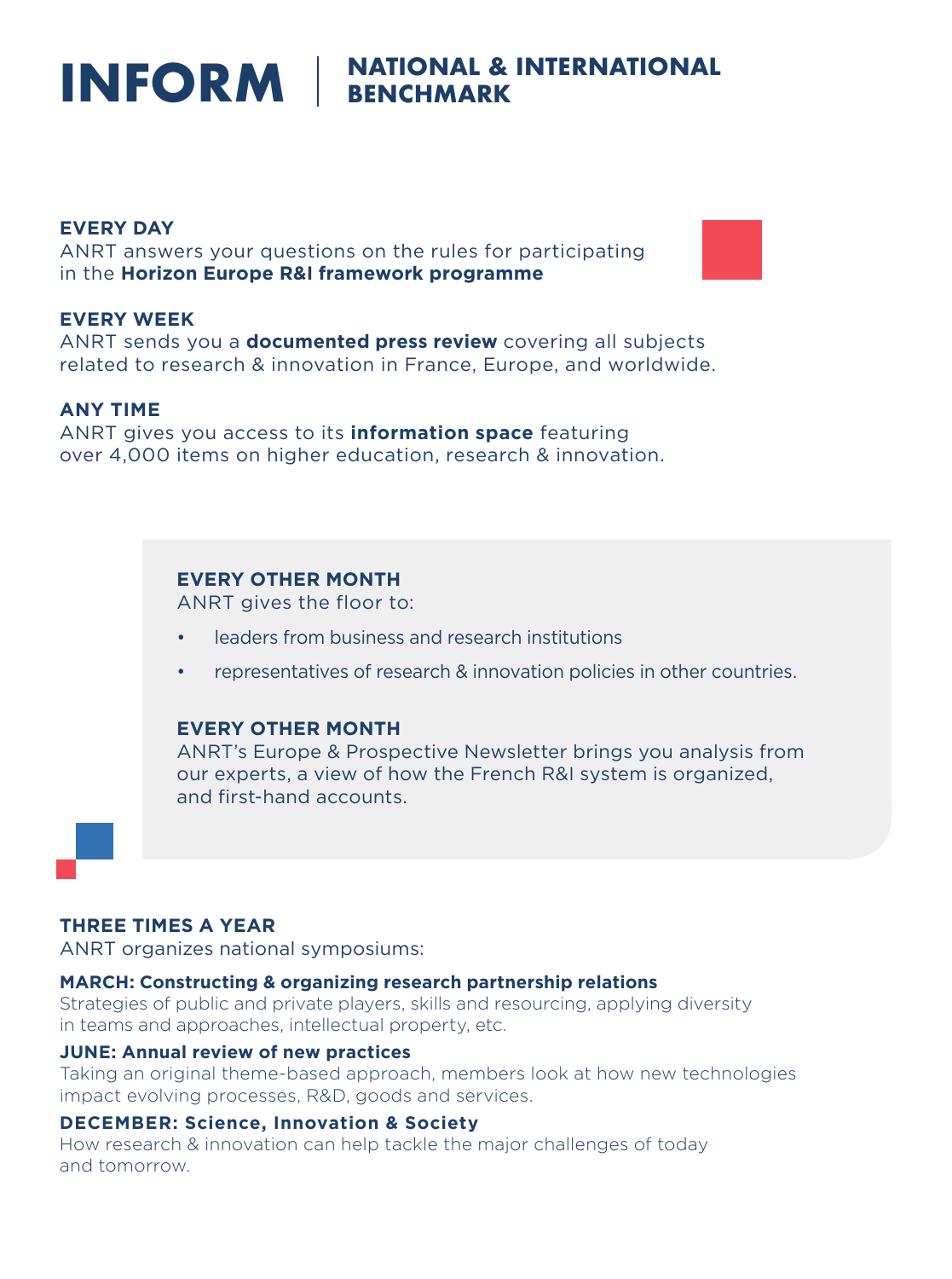**EXCHANGE** GE FRENCH RESEARCH **OF FRENCH RESEARCH** 

# **CLUB EUROPE, INNOVATION, COMPETITIVENESS**

#### • EUROPEAN RESEARCH AREA

Created in 1998 to improve members' success in their bids for EU projects.

The group's work involves analysis of the rules for participation by our experts, exchanges between members, and production of position papers directly addressing leaders at the European Commission.

# • INNOVATION & COMPETITIVENESS

Dating from 2011, this group publishes an annual survey of how research tax credit improves the economic performance of French companies through an international comparison made possible thanks to concrete data contributed by ANRT members. The ANRT's capacity to gather these sensitive data illustrates the level of trust of its members.

# • DATA FROM RESEARCH TO BUSINESS

This group was created in 2018 to help members get the most out of the growth of open science resulting from the European Three Os strategy: Open Innovation, Open Science, Open to the world.

# **SME-MIDCAP INNOVATION & TERRITORIES CLUB**

Reserved to eponymous companies, club meetings aim to help business leaders understand public research, EU programmes, relations with major companies and territories through exchanges between participants.

# **INNOVATION SCHOOL**

The school provides intra- and intercompany training\*. Courses are aimed at research & innovation professionals in both private and public sectors with a focus on the organization, regulation and financial principles of Horizon Europe programmes.

The INNOVATION STUDIO offers actionbased training workshops that put SMEs in direct contact with major public research institutions to approach solutions through R&D with no intermediaries.

#### ReSCI, MA RECHERCHE J'EN PARLE ! (doctorate soapbox)

Since 2014, these events chaired by well-known scientific personalities regularly give the floor to Cifre doctoral students. The audience is made up of professionals, academics, ANRT members or Cifre supervisors, and other PhD students.

\* Training activity registered with the prefect of Ile-de-France region under the No. 117 55 65 98 75

# **ANNUAL ANRT LUNCH PARTY**

ANRT brings all of its members together at this gathering chaired by a high-level political figure. The event illustrates the interest of public authorities in our activities and demonstrates the strength of our network.

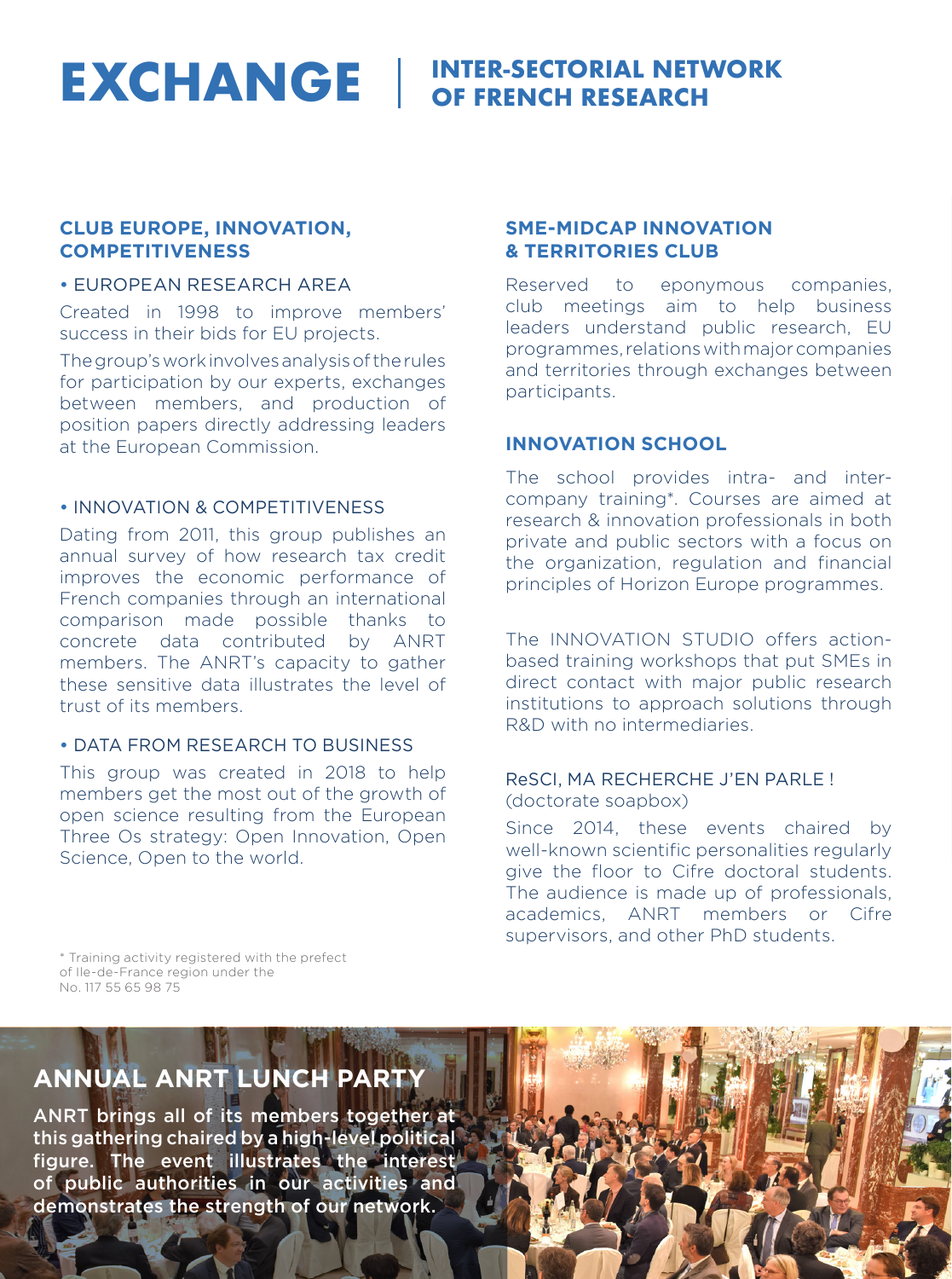#### **INFLUENCE THE POWER OF COLLECTIVE INTELLIGENCE**

# **FUTURIS MAJOR PLAYERS CLUB**

With its recognized capacity to dialogue with public authorities, ANRT has a mission to collectively represent its members.

This club is organized into theme-based groups chaired by different well-known figures. Themes and deliverables are defined for one year, but may be pursued as long as they remain relevant.

The idea is to build multi-sectorial collective intelligence to come up with concrete guidelines, applicable recommendations to move research forward, demonstrators, innovations, etc.

The work involves producing white papers and organizing conference-debates and meetings with French and European ministers or their advisors.

ANRT is recognized for its impartial stance and its capacity to express a joint opinion that is fair, well-balanced and in the interest of progress.

# **THEMES**

# • FRENCH RESEARCH & INNOVATION SYSTEM

ANRT's historic pillar of influence involves the questioning of public research policies in France by its members. The focus is on support measures for research-development partnerships between public and private players.

## • DIGITAL STRATEGY FOR INDUSTRIAL POLICY

Members examine the key role played by RDI infrastructures in inter-company digital platformization. This group works on developing common benchmarks for data value chains.

# • NATIONAL ENERGY RESEARCH STRATEGY (SNRE

The SNRE aims to identify research priorities likely to foster the energy transition, subject to national competitiveness. This group conveys to public authorities its vision of what is needed to inform research programming and the means required.

# • PROSPECT OF A HUMAN PRESENCE ON THE MOON

In this group, actors from within and beyond the space industry combine vision, innovation and communication to feed into the project of a sustainable base camp on the Moon. Inter-sectorial mobilization fosters the development of totally new partnerships and business models.

## • ECOLOGICAL TRANSITION

Taking a pragmatic approach, this group builds a community of actions to establish research and development programmes.

# • LEARNING THROUGH GAMES

ANRT brings together a group of actors dedicated to producing mostly digital educational tools to learn through games, and more widely, to take a fresh look at teaching concepts.

L'ANRT coordinates the CIMED Creativ-lab as part of the AMPIRIC project.

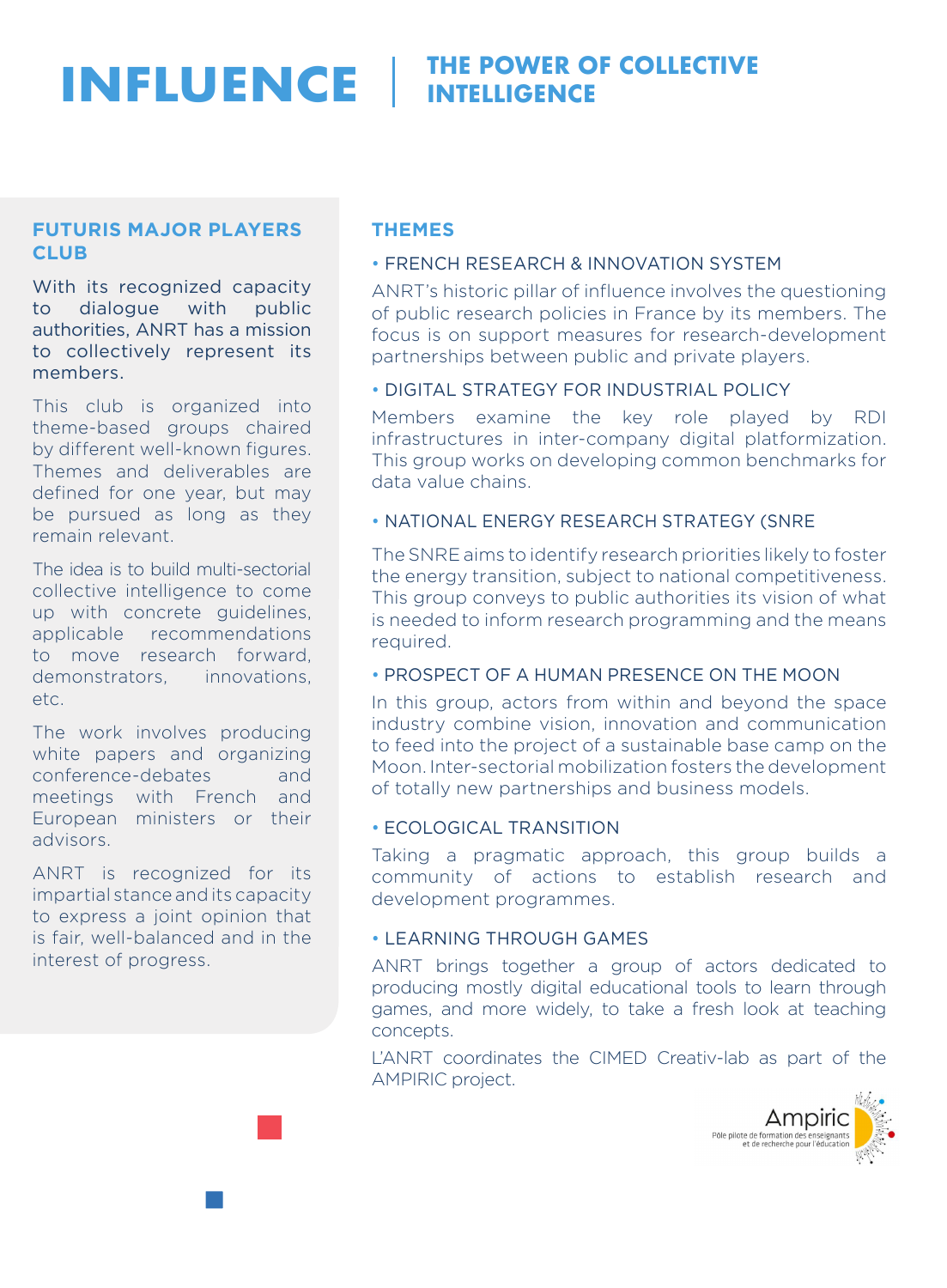# **Research & innovation, key drivers of the French economy and its international development.**

Chaired by Patrice Caine, CEO of Thales, ANRT gathers actors from private and public research. Its members currently represent three-quarters of the French research effort.

Created in 1953, ANRT is an established player in research & innovation, with a focus on helping academic and private spheres work together.

ANRT's ambition is to take advantage of its history, the relationship of trust it maintains with its members, and the attention paid to it by public authorities.

Its major asset is its capacity to bring together public and private actors from all business sectors and all scientific disciplines.

ANRT builds up collective intelligence both for the benefit of its members and to influence the organization of research & innovation in France and Europe.

Unique in Europe, ANRT contributes to French competitiveness through its missions:

- allow all companies to access research & innovation
- represent research & innovation to public authorities
- build up collective intelligence that benefits every one of its members
- foster partnerships
- operate the Cifre programme.

**On behalf of the Ministry of Higher Education, Research and Innovation, ANRT runs the Cifre doctoral training programme, featuring 4,687 active partnerships, signed with companies of all sizes from all business sectors.** 



33, Rue Rennequin • 75017 Paris + 33 (0)1 55 35 25 50 com@anrt.asso.fr

**www.anrt.asso.fr**

# **ANRT IN 2020**

legal entities **353**

natural persons **6,350**

national symposiums **3** 

member meetings **80** 

participations **3,366** 

Cifre doctoral students **4,687**

Cifre employers **2,591**



**Contract MINISTÈRE MINISTERE<br>DE L'ENSEIGNEMENT<br>SUPÉRIEUR,<br>DE LA RECHERCHE<br>ET DE L'INNOVATION**